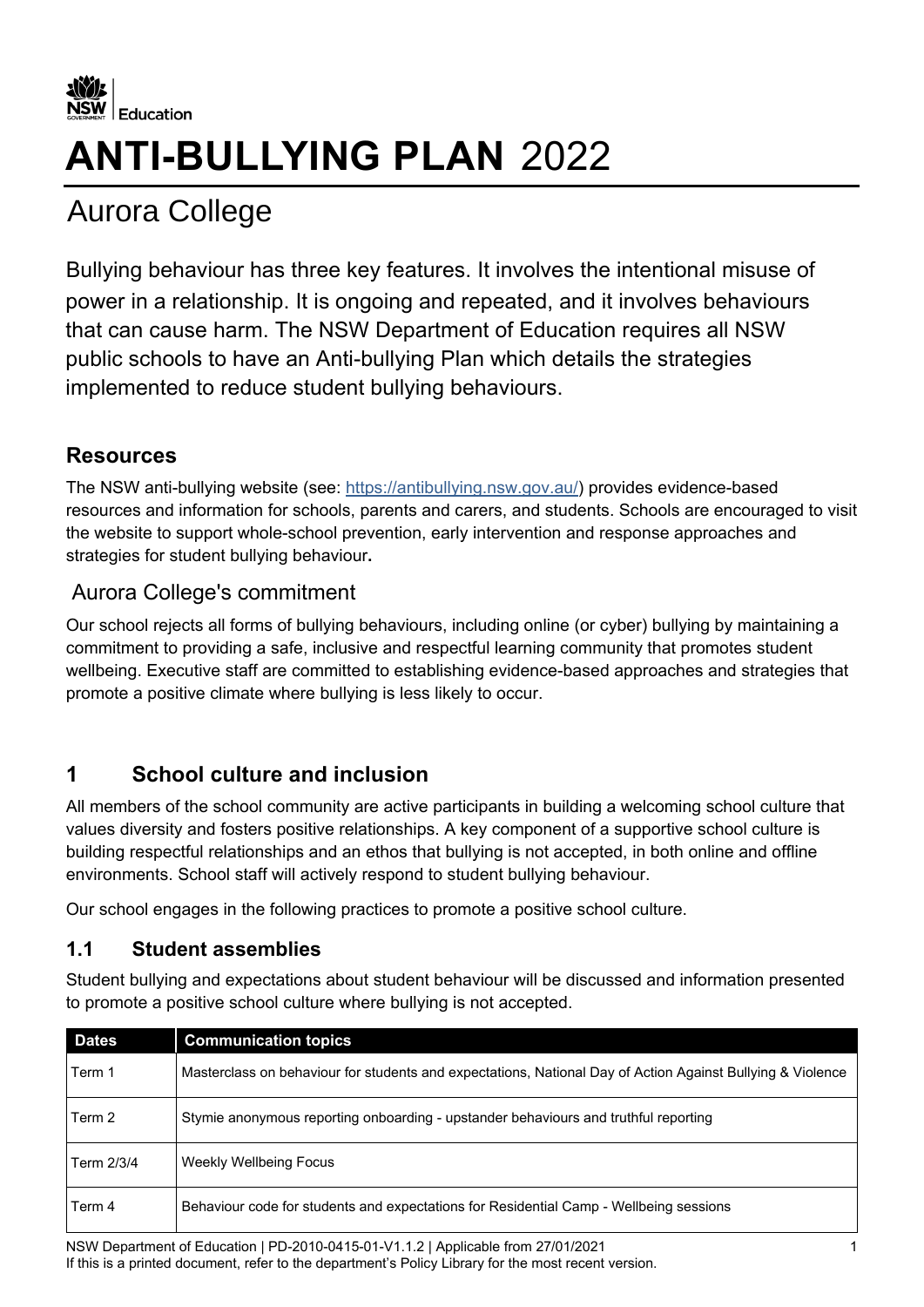#### **1.2 Staff communication and professional learning**

Staff will be supported with professional learning that provides evidence-based ways to encourage and teach positive social and emotional wellbeing and discourage, prevent, identify, and respond effectively to student bullying behaviour.

| <b>Dates</b> | <b>Communication topics and Professional learning</b>                                             |
|--------------|---------------------------------------------------------------------------------------------------|
| Term 1       | Agile Learners Project, SDD 2 Student Wellbeing Presentation                                      |
| Term 2       | Stymie app, Kathryn Berkett masterclass on stress & anxiety, SAFEMINDS - Equipping school leaders |
| Term 3       | Youth Mental Health First Aid                                                                     |
| Term 4       | <b>Positive Education</b>                                                                         |

#### **1.3 New and casual staff**

New and casual staff will be informed about our school's approaches and strategies to prevent and respond to student bullying behaviour in the following ways.

• Staff are provided with information via staff induction processes, staff meetings, and communication channels regarding our school approach to record, respond and support students who are involved in bullying behaviours

• Information is provided on the Staff Hub and in the Staff Handbook which is accessible to all staff when they enter duty at the school

• An executive member speaks to new and casual staff when they enter on duty at the school referring them to the Staff Hub and the Staff Handbook

• The Principal speaks to new executive staff when they enter on duty at the school as part of the induction process

# **2 Partnerships with families and community**

Effective schools have high levels of parental and community involvement. This involvement is strongly related to improved student learning, attendance and behaviour. Our school proactively builds collaborative relationships with families and communities to create a shared understanding of how to support student learning, safety and wellbeing.

#### **2.1 Website**

Our school website has information to support families help their children to regulate their emotions and behaviour and develop socially. Information is provided to assist if children have been involved in bullying behaviour (as the person engaging in bullying behaviour, as the person being bullied or as the person witnessing the bullying behaviour).

The following are published on our school's website.